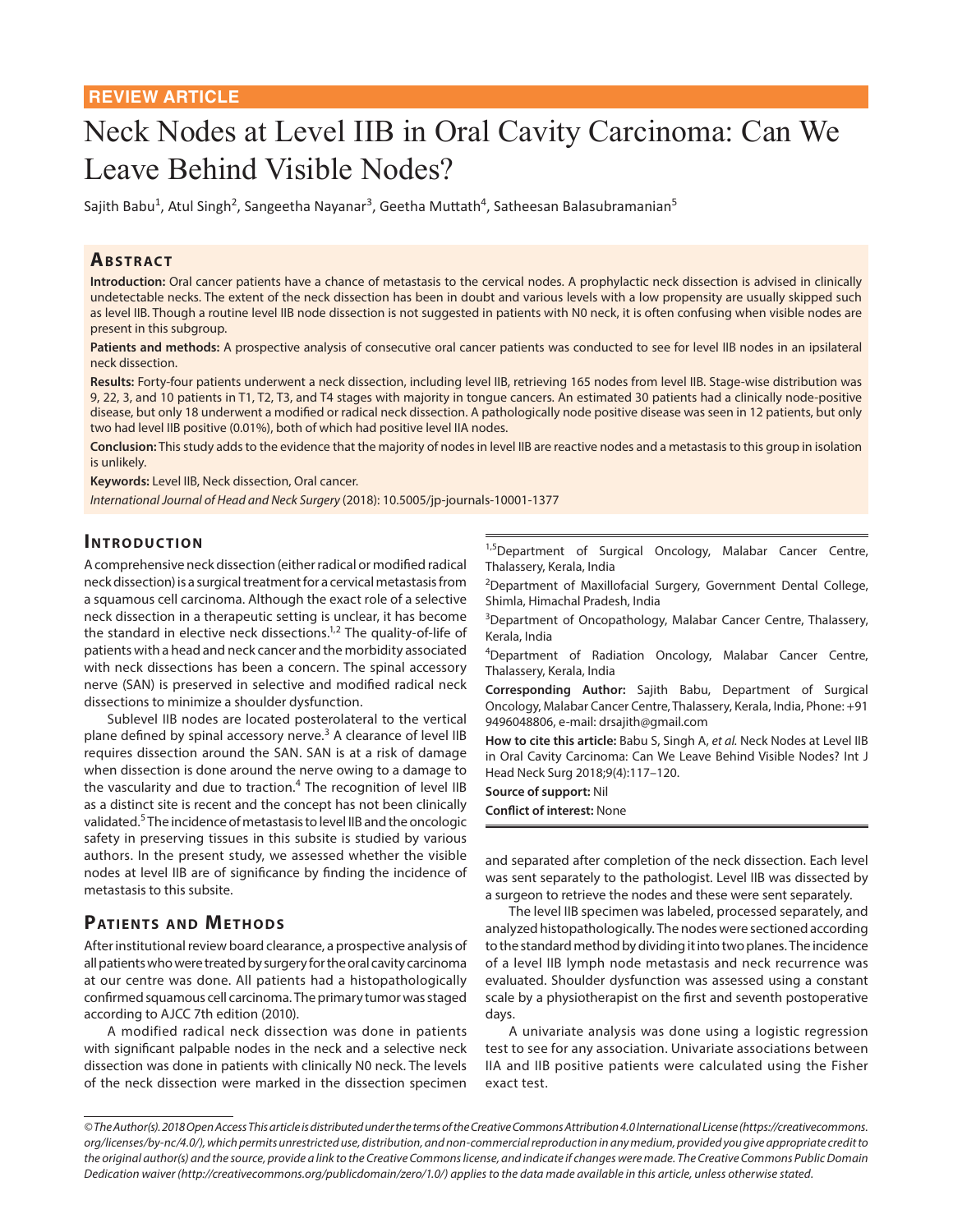## **RESULTS**

Forty-four patients were analyzed, 30 of which were males (68.8%) and 14 females (31.8%). Mean age was 55 years. The distribution of primary tumor included 9 patients of T1 (20.4%), 22 patients of T2 (50%), 3 patients T3 (6.8%), and 10 patients of T4 (22%). There were 15 patients of buccal mucosa (34%), 3 patients of lower alveolus (6.8%), 1 case of retromolar trigone (2.3%), 2 patients floor of mouth (4.5%), and 23 patients tongue (52%) (Table 1).

Of the 44 patients, 30 (68%) had a clinically palpable node at any of the neck levels on initial presentation. The type of neck dissections performed were selective neck dissection (I, II, and III) in 6 (14%) patients, selective neck dissection (I, II, III, and IV) in 20 (45%) patients, modified neck dissection (SAN, IJV, and SCM) in 3 (7%) patients, modified neck dissection (SAN, IJV) in 13 (30%), modified neck dissection (SCM) in 1 (2%) patients, and radical neck dissection in 1 patient. A histopathologically positive node was found in 12 patients at all levels. The total number of nodes dissected from level IIB was 165 (average: 3.75), of which only two were positive (Fig. 1). Both patients with positive level IIB nodes were in carcinoma tongue patients. The number of positive nodes from level IIA were 2 and 6, and the number of level IIB positive nodes were 1 and 4, respectively (Fig. 2). Both patients had a significant number of nodes in level IIA. Metastasis to other levels was not present.

|  | Table 1: Descriptive data of patients surgically treated for oral cavity SCC |  |
|--|------------------------------------------------------------------------------|--|
|  |                                                                              |  |

| Variable                                         | Result      |
|--------------------------------------------------|-------------|
| Gender                                           |             |
| Male                                             | 30 (68.8%)  |
| Female                                           | 14 (31.8%)  |
| Age                                              | 55 years    |
| Premalignancy                                    |             |
| Yes                                              | 17 (38.6%)  |
| No                                               | 27 (61.3%)  |
| Primary site of SCC                              |             |
| Oral tongue                                      | 23 (52.3%)  |
| <b>Buccal mucosa</b>                             | 15 (34%)    |
| Alveolus                                         | $3(6.8\%)$  |
| Retromolar trigone                               | 1(2.3%)     |
| Floor of mouth                                   | 2(4.5%)     |
| Type of neck dissection performed                |             |
| Selective neck dissection (I, II, III)           | 6(14%)      |
| Selective neck dissection (I, II, III, IV)       | 20 (45%)    |
| Modified radical neck dissection (SAN, IJV, SCM) | 3(7%)       |
| Modified radical neck dissection (SAN, IJV)      | 13 (30%)    |
| Modified radical neck dissection (SCM)           | $1(2\%)$    |
| Radical neck dissection                          | $1(2\%)$    |
| pT stage                                         |             |
| T1                                               | 11 (25%)    |
| T <sub>2</sub>                                   | 18 (40%)    |
| T <sub>3</sub>                                   | $7(15.9\%)$ |
| T <sub>4</sub> a                                 | 8 (18.2%)   |
| pN stage                                         |             |
| N <sub>0</sub>                                   | 32 (72.7%)  |
| N <sub>1</sub>                                   | 10 (22.7%)  |
| N <sub>2</sub> b                                 | 2(4.5%)     |
| Adjuvant treatment                               |             |
| Radiotherapy alone                               | 22 (50%)    |



**Fig. 1:** Level 2B node dissected in left side neck (IJV retracted)

An estimated 15 patients (31%) had no shoulder dysfunction, 13 had a mild shoulder dysfunction (29.5%), and 16 had a moderate to severe shoulder dysfunction (36.4%).

Statistical association was found for the pT-stage (Chi-square test,  $p = 0.027$ ), and association close to significance was found for the primary site (chi square test,  $p = 0.06$ ). There was an association between nodal metastasis to level IIA and IIB (*p* = 0.011). There was no occult metastasis to level IIB alone. Statistical significance was also noted between the extracapsular spread and level IIB nodal metastasis. The number of patients with a nodal positivity was 12, of which only 2 were positive at level IIB (16%), but there was a greater nodal positivity in the tongue carcinoma (34%).

### **Dis c u s sio n**

Smith et  $al^{13}$  in a prospective study analyzed the incidence of lymph node metastases to level IIB in selective neck dissections. Only 8.75%<sup>7</sup> had positive nodes to level IIB. Only patients with N2b or greater stage were positive for level IIB nodes. They advocated a level IIB dissection in patients with a greater than N2b status. Santoro et al.<sup>5</sup> questioned the necessity of dissecting this level in N0 necks. The authors prospectively analyzed 114 patients and found that the incidence of positive level IIB was 2% and 5% in N0



Fig. 2: Level wise positive nodes in patients with oral cancer

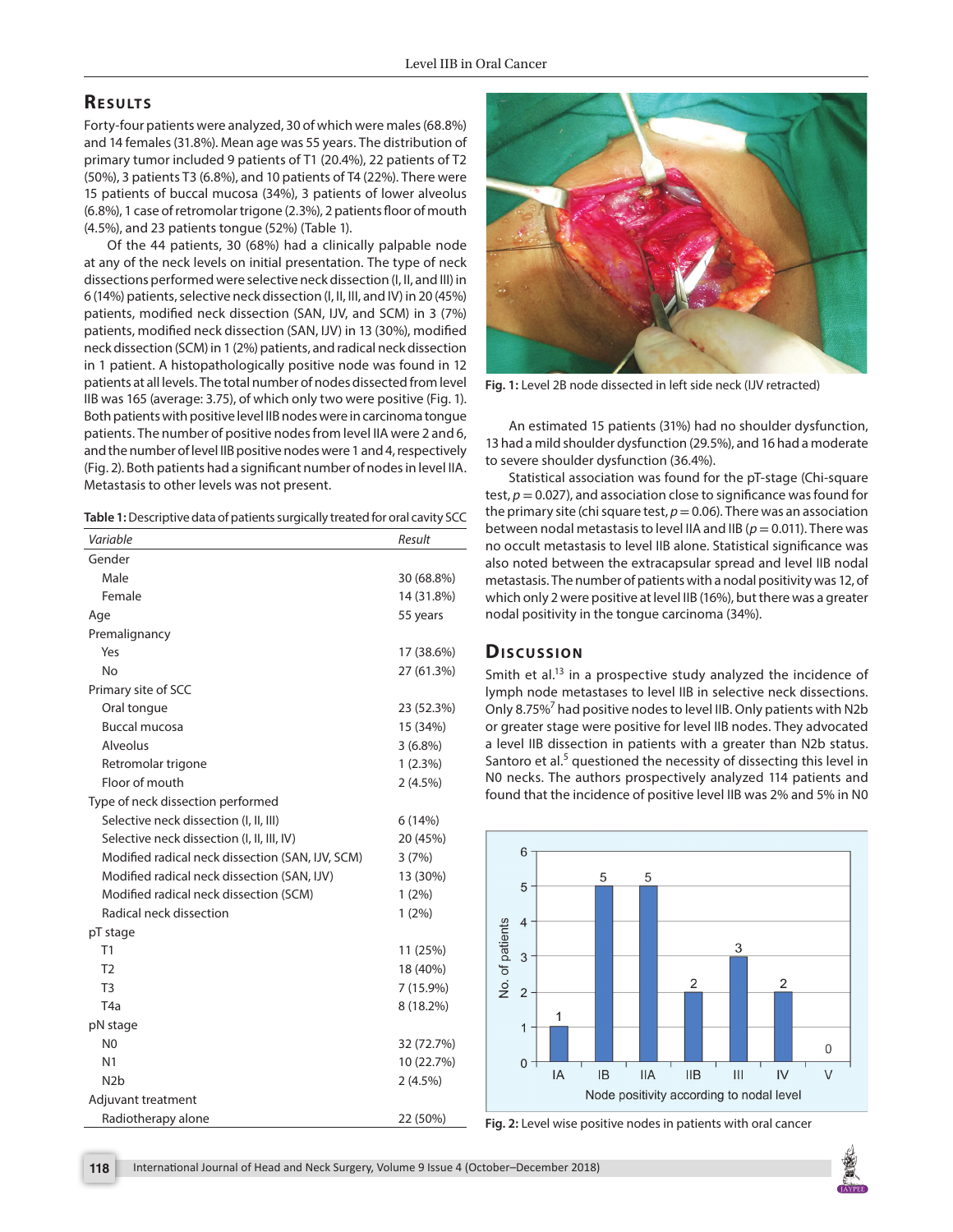|                                | <b>Table 2:</b> Incidence of level IIB nodal metastasis |                                     |               |       |
|--------------------------------|---------------------------------------------------------|-------------------------------------|---------------|-------|
|                                | Site                                                    | Type of study                       | NO(%)         | N1(%) |
| Santoro et al. <sup>5</sup>    | Head and neck                                           | Prospective                         |               |       |
| Corlette et al. <sup>10</sup>  | Upper aerodigestive tract                               | Prospective                         | 4.5           | 25    |
| Silverman et al. <sup>14</sup> | Head and neck                                           | Prospective                         | 1.6           |       |
| Lim et al. $1$                 | Oral cavity                                             | Prospective analysis of case series | 5 (overall)   |       |
| Paleri et al. <sup>11</sup>    | Oral cavity                                             | Prospective                         | 3.9 (overall) |       |
| Our study                      | Oral cavity                                             | Prospective                         |               | 6.6   |

**Table 2:** Incidence of level IIB nodal metastasis

and N1 patients, respectively. All the patients with metastases at level IIB also showed metastases at level IIA. Metastasis between the presence of level IIA and level IIB were statistically associated. In our study, the pathological node positivity was found in 12 (out of 44) patients, of which only two were positive in level IIB.

Silverman et al.<sup>14</sup> found the prevalence of level IIB metastasis to be 1.6% in clinically N0 necks and 11.1% in clinically node-positive necks, with an overall incidence of 4.4%. In our study, the presence of level IIB nodal metastasis in N0 neck was 0% and N1 neck was 16%, with an overall incidence of 4.5%.

The incidence of occult metastasis in level IIB for oral cavity, oropharyngeal, and laryngeal cancer was found to be 3.9%, 5.2%, and 0.4% patients, respectively by Paleri et al.<sup>11</sup> They found nodes between 0 and 7 nodes were harvested from level IIB. The number of nodes dissected from level IIB was between 0 and 11 in our study. (Average 3.75). The authors found a nodal metastasis to level IIB to be uncommon even in the presence of a nodal metastasis to level IIA (Table 2).

Corlette et al.<sup>10</sup> found that, in N0 necks from the upper aerodigestive tract (UADT) and skin/parotid squamous carcinoma primaries, level IIB was involved in 4.5% and 33%, respectively. In N+ necks from UADT and skin/parotid squamous carcinoma primaries, level IIB was involved in 25% and 71%, respectively. Apart from skin/parotid squamous carcinoma primaries, level IIB was never involved unless level IIA was also involved. In our study, there was an association between nodal metastasis to level IIA and IIB ( $p = 0.011$ ).

Metastases at level IIB were observed only in combination with other levels, as was observed by Manola et al.<sup>6</sup> in the oral tongue carcinoma. They also found no occult metastasis to level IIB. Similar results were found in our study, as there was no occult metastasis to level IIB alone. For N0 necks, they advocated relatively conservative procedures in the form of sentinel node biopsy aided by lymphoscintigraphy.

Patients with a small primary tumor in the oral cavity and negative nodes on clinical examination should be considered for elective neck treatments as there is chance of occult nodal metastases and the tendency to regional recurrences.<sup>6</sup> Rajan et al.<sup>2</sup> evaluated whether or not patients treated with a therapeutic selective neck dissection for a head and neck squamous cell carcinoma were oncologically disadvantaged compared with those having comprehensive procedures. They concluded that patients undergoing an aggressive neck surgery had a more extensive disease. A selective neck dissection can be used to effectively treat a clinically positive nodal disease in selected patients. Ferlito et al.<sup>12</sup> evaluated the optimal elective treatment of the neck for patients with a supraglottic and glottic squamous carcinoma. They concluded that SND of sublevel IIA and level III appears to be adequate for an elective surgical treatment of the neck in a supraglottic and glottic squamous carcinoma.

The functional implication of a neck dissection on the spinal accessory nerve has also been studied. Ghani et al. $^8$  evaluated 59 patients who underwent neck dissections of various types. They found radical neck dissections to have significantly more morbidity than modified radical neck dissections. Preservation of the cervical plexus and less disturbance of the spinal accessory nerve is important to diminish a postoperative shoulder disability. Celik et al.<sup>9</sup> in a prospective study evaluated the relationship between accessory nerve functions and level IIB–preserving selective neck dissection. Preserving level IIB during selective neck dissection was found to decrease trauma to the accessory nerve and improve functional results. As level IIB subsite lies posterior to the spinal accessory nerve, it may be damaged even when it is macroscopically preserved during neck dissection.<sup>4</sup> This may be due to traction or skeletonizing the nerve.

Preserving level IIB may help reduce the morbidity owing to the damage of spinal accessory nerve. Appropriate case selection according to a particular site may be necessary when level IIB is preserved. Tongue carcinomas may be considered as a separate site owing to their more aggressive nature.

#### **CONCLUSION**

All visible nodes in the submascular triangle (level IIB) are not metastatic nodes. A dissection of this subgroup may be done only in a selected group where there is a metastatic node at level IIA. The dissection leads to more chances of spinal accessory injury, thereby causing a shoulder dysfunction.

#### **REFERENCES**

- 1. Lim YC, Song MH, et al. Preserving Level IIb Lymph Nodes in Elective Supraomohyoid Neck Dissection for Oral Cavity Squamous Cell Carcinoma. Arch Otolaryngol Head Neck Surg 2004;130:1088–1091. DOI: 10.1001/archotol.130.9.1088.
- 2. Patel RS, Clark JR, et al. Effectiveness Of Selective Neck Dissection In The Treatment Of The Clinically Positive Neck. Head Neck 2008;30:1231–1236. DOI: 10.1002/hed.20870.
- 3. Robbins KT, Clayman G, et al. Neck Dissection Classification Update. Arch Otolaryngol Head Neck Surg 2002;128:751–758. DOI: 10.1001/ archotol.128.7.751.
- 4. Erisen L, Basel B, et al. Shoulder Function After Accessory Nerve– Sparing Neck Dissections. Head Neck 2004;26:967–971. DOI: 10.1002/ hed.20095.
- 5. Santoro R, Franchi A, et al. Nodal Metastases At Level IIb During Neck Dissection For Head And Neck Cancer: Clinical And Pathologic Evaluation. Head Neck 2008;30:1483–1487. DOI: 10.1002/hed.20907.
- 6. Capote A, Escorial V, et al. Elective Neck Dissection In Early-Stage Oral Squamous Cell Carcinoma—Does It Influence Recurrence And Survival? Head Neck 2007;29:3–11. DOI: 10.1002/hed.20482.
- 7. Manola M, Aversa C, et al. Status of level IIb lymph nodes of the neck in squamous cell carcinoma of the oral tongue in patients who